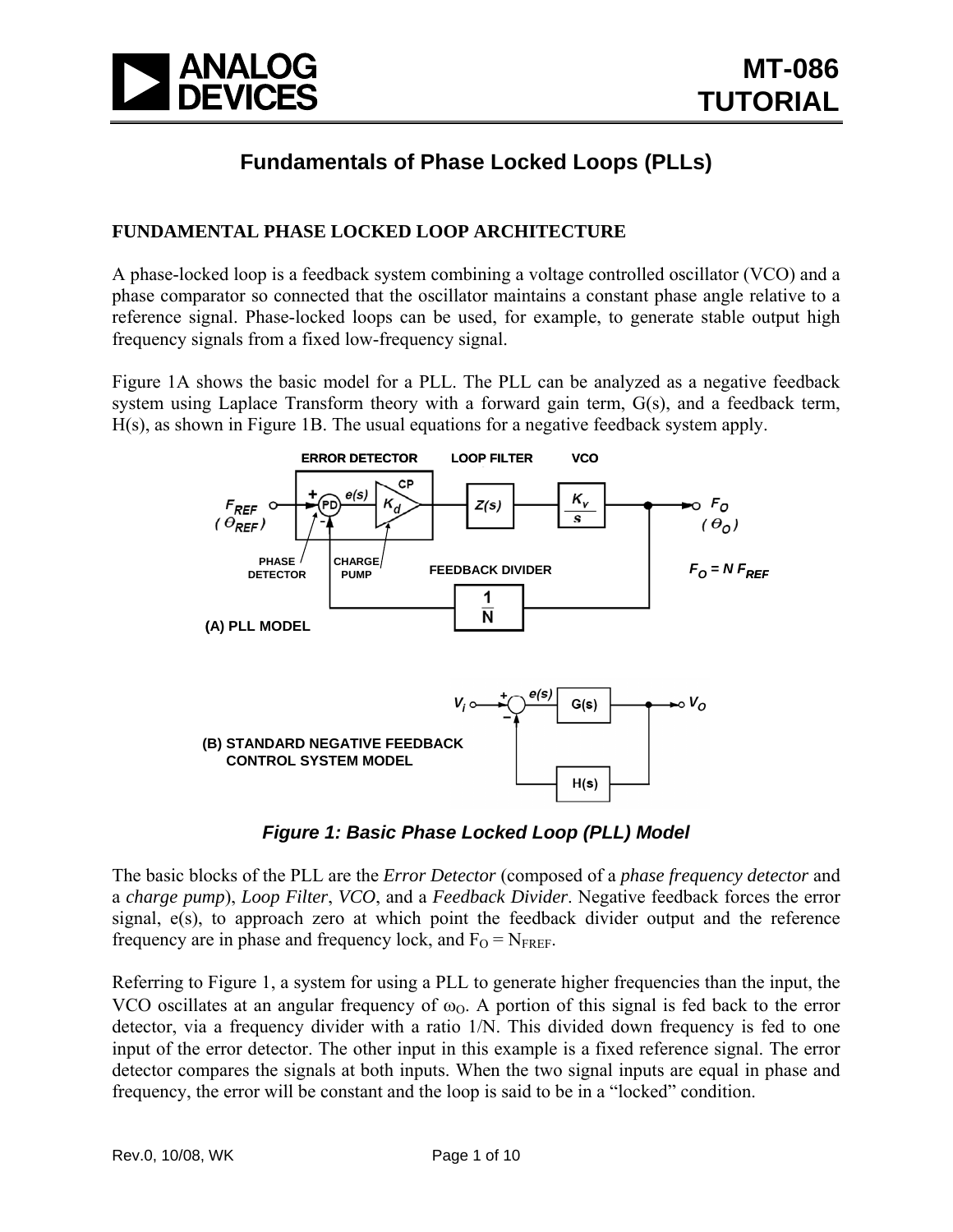#### **PHASE FREQUENCY DETECTOR (PFD)**

Figure 2 shows a popular implementation of a *Phase Frequency Detector* (PFD), basically consisting of two D-type flip flops. One Q output enables a positive current source; and the other Q output enables a negative current source. Assuming that, in this design, the D-type flip flop is positive-edge triggered, the possible states are shown in the logic table.



*Figure 2: Phase/Frequency Detector (PFD) Driving Charge Pump (CP)* 

Consider now how the circuit behaves if the system is out of lock and the frequency at +IN is much higher than the frequency at –IN, as shown in Figure 2A. Since the frequency at +IN is much higher than that at –IN, the UP output spends most of its time in the high state. The first rising edge on +IN sends the output high and this is maintained until the first rising edge occurs on –IN. In a practical system this means that the output, and thus the input to the VCO, is driven higher, resulting in an increase in frequency at –IN. This is exactly what is desired. If the frequency on +IN were much lower than on –IN, the opposite effect would occur. The output at OUT would spend most of its time in the low condition. This would have the effect of driving the VCO in the negative direction and again bring the frequency at –IN much closer to that at +IN, to approach the locked condition.

Figure 2B shows the waveforms when the inputs are frequency-locked and close to phase-lock. Since +IN is leading –IN, the output is a series of positive current pulses. These pulses will tend to drive the VCO so that the –IN signal become phase-aligned with that on +IN. When this occurs, if there were no delay element between U3 and the CLR inputs of U1 and U2, it would be possible for the output to be in high-impedance mode, producing neither positive nor negative current pulses. This would not be a good situation.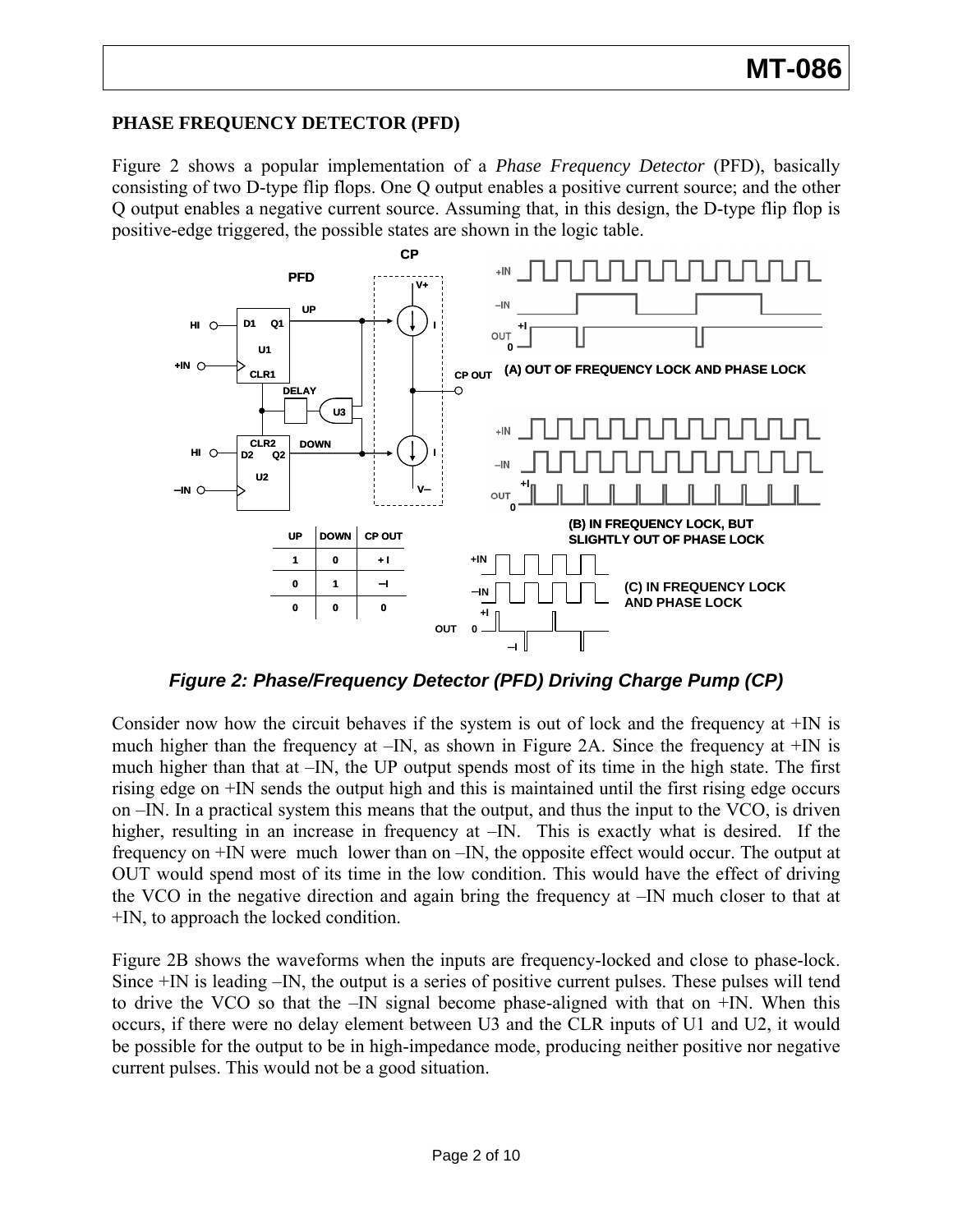The VCO would drift until a significant phase error developed and started producing either positive or negative current pulses once again. Over a relatively long period of time, the effect of this cycling would be for the output of the charge pump to be modulated by a signal that is a subharmonic of the PFD input reference frequency. Since this could be a low frequency signal, it would not be attenuated by the loop filter and would result in very significant spurs in the VCO output spectrum, a phenomenon known as the "backlash" or "dead zone" effect.

The delay element between the output of U3 and the CLR inputs of U1 and U2 ensures that it does not happen. With the delay element, even when the +IN and –IN are perfectly phasealigned, there will still be a current pulse generated at the charge pump output as shown in Figure 2C. The duration of this delay is equal to the delay inserted at the output of U3 and is known as the anti-backlash pulse width.

Note that if the +IN frequency is lower than the −IN frequency and/or the +IN phase lags the −IN phase, then the output of the charge pump will be a series of negative current pulses—the reverse of the condition shown in (A) and (B) in Figure 2.

### **PRESCALERS**

In the classical Integer-N synthesizer, the resolution of the output frequency is determined by the reference frequency applied to the phase detector. So, for example, if 200 kHz spacing is required (as in GSM phones), then the reference frequency must be 200 kHz. However, getting a stable 200 kHz frequency source is not easy. A sensible approach is to take a good crystal-based high frequency source and divide it down. For example, the desired frequency spacing could be achieved by starting with a 10 MHz frequency reference and dividing it down by 50. This approach is shown in Figure 3A.



*Figure 3: Adding an Input Reference Divider and a Prescaler to the Basic PLL*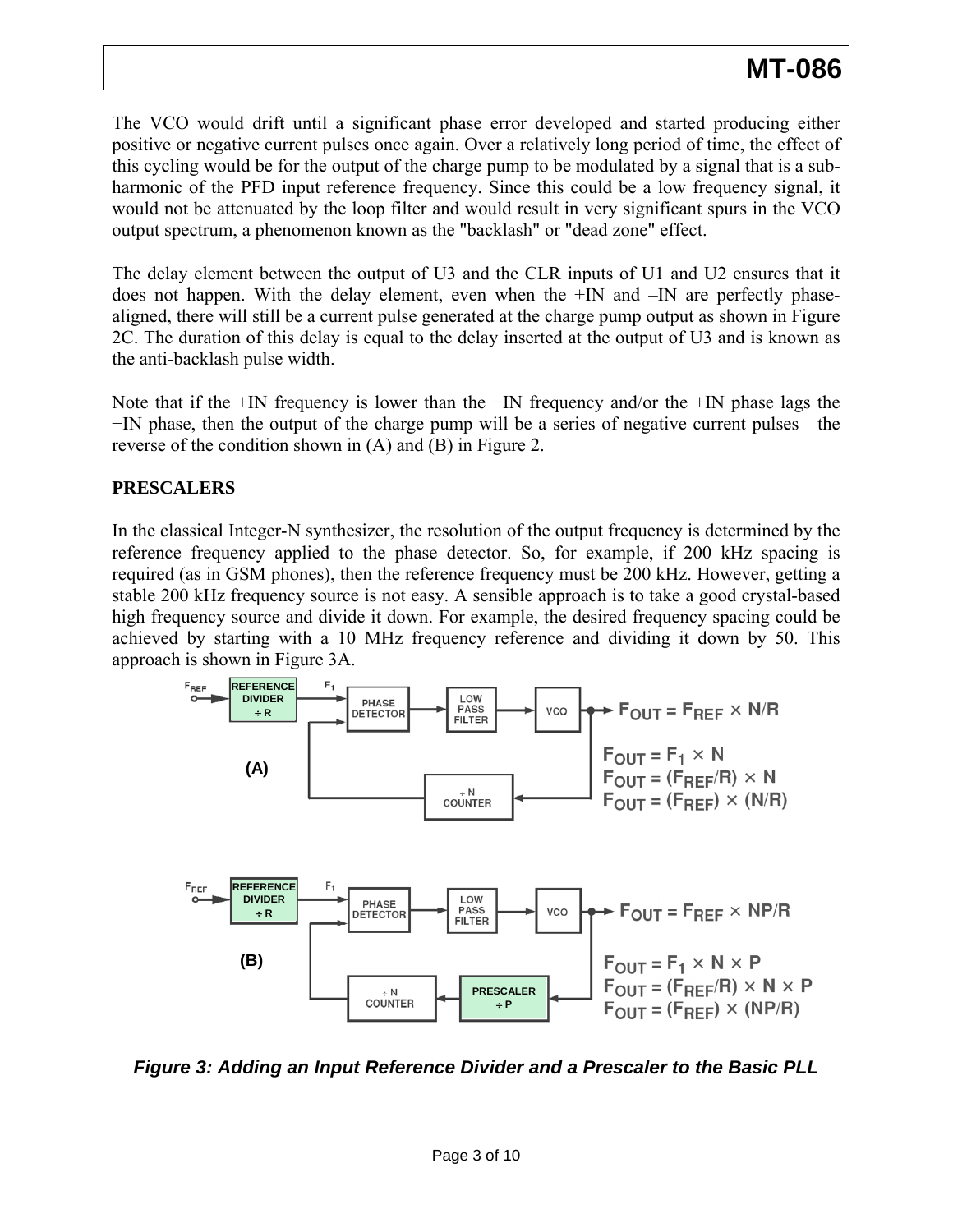The "N counter," also known as the N divider, is the programmable element that sets the relationship between the input and output frequencies in the PLL. The complexity of the N counter has grown over the years. In addition to a straightforward N counter, it has evolved to include a *prescaler*, which can have a *dual modulus*. This structure has grown as a solution to the problems inherent in using the basic divide-by-N structure to feed back to the phase detector when very high-frequency outputs are required. For example, let's assume that a 900 MHz output is required with 10 Hz spacing. A 10 MHz reference frequency might be used, with the R-Divider set at 1000. Then, the N-value in the feedback would need to be of the order of 90,000. This would mean at least a 17-bit counter capable of dealing with an input frequency of 900 MHz. To handle this range, it makes sense to precede the programmable counter with a fixed counter element to bring the very high input frequency down to a range at which standard CMOS will operate. This counter, called a *prescaler*, is shown in Figure 3B.

However, note that using a standard prescaler as shown reduces the system resolution to  $F1\times P$ . This issue can be addressed by using a dual-modulus prescaler which has the advantages of a standard prescaler, but without loss of resolution. A dual-modulus prescaler is a counter whose division ratio can be switched from one value to another by an external control signal. It's use is described shown in Figure 4.



## *Figure 4: Adding a Dual Modulus Prescaler to the PLL*

By using the dual-modulus prescaler with an A and B counter, one can still maintain output resolution of F1. However, the following conditions must be met:

- 1. The output signals of both counters are High if the counters have not timed out.
- 2. When the B counter times out, its output goes Low, and it immediately loads both counters to their preset values.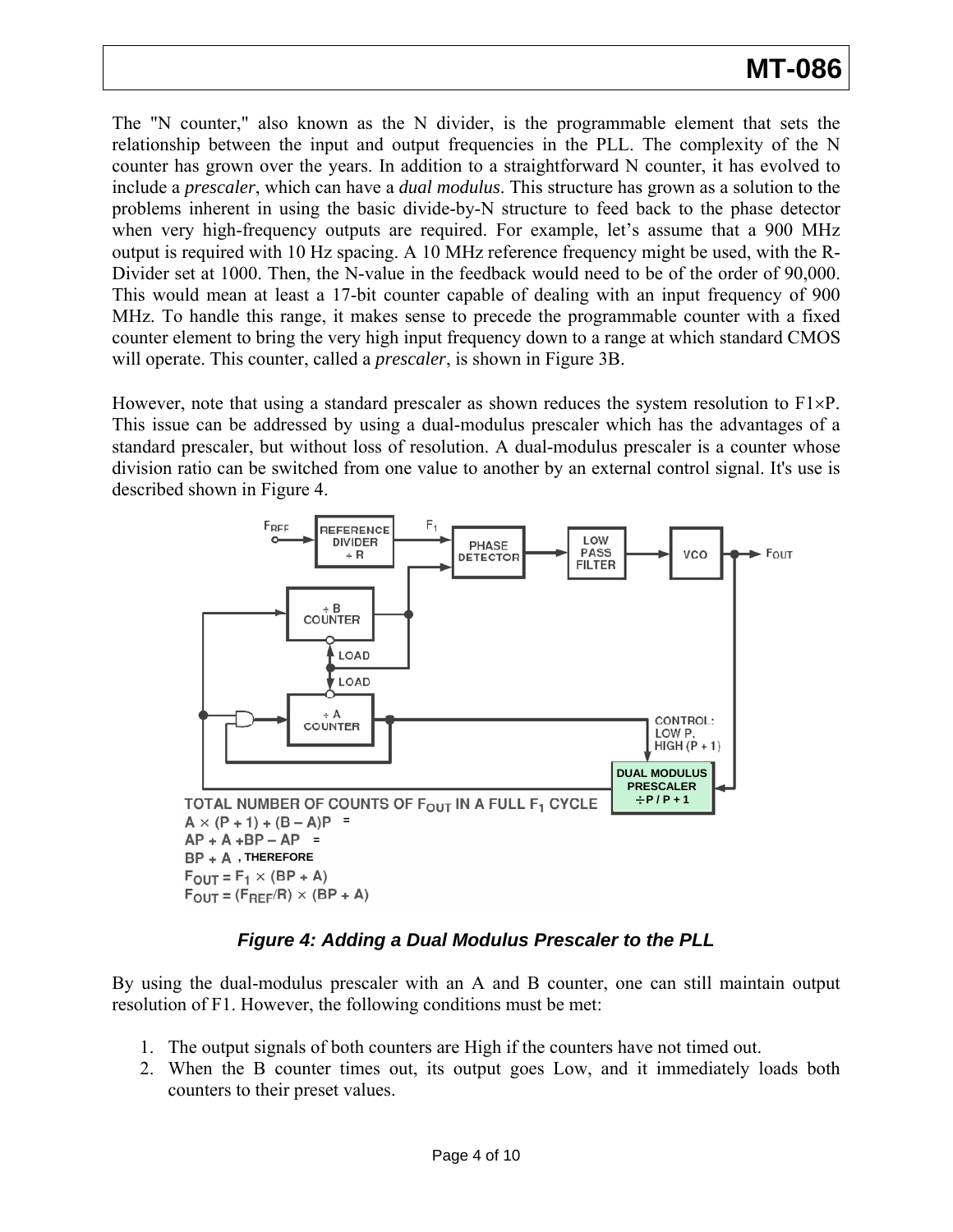3. The value loaded to the B counter must always be greater than that loaded to the A counter.

Assume that the B counter has just timed out and both counters have been reloaded with the values A and B. Let's find the number of VCO cycles necessary to get to the same state again.

As long as the A counter has not timed out, the prescaler is dividing down by  $P + 1$ . So, both the A and B counters will count down by 1 every time the prescaler counts  $(P + 1)$  VCO cycles. This means the A counter will time out after  $((P + 1) \times A)$  VCO cycles.

At this point the prescaler is switched to divide-by-P. It is also possible to say that at this time the B counter still has  $(B - A)$  cycles to go before it times out. How long will it take to do this:  $((B - A) \times P)$ .

The system is now back to the initial condition where we started.

The total number of VCO cycles needed for this to happen is :

$$
N = [A \times (P + 1)] + [(B - A) \times P]
$$
  
= AP + A + BP - AP  
= BP + A.

Therefore,  $F_{OUT} = (F_{REF}/R) \times (BP + A)$ , as in Figure 4.

There are many specifications to consider when designing a PLL. The input RF frequency range and the channel spacing determine the value of the R and N counter and the prescaler parameters.

The loop bandwidth determines the frequency and phase lock time. Since the PLL is a negative feedback system, phase margin and stability issues must be considered.

Spectral purity of the PLL output is specified by the phase noise and the level of the referencerelated spurs.

Many of these parameters are interactive; for instance, lower values of loop bandwidth lead to reduced levels of phase noise and reference spurs, but at the expense of longer lock times and less phase margin.

Because of the many tradeoffs involved, the use of a PLL design program such as the Analog Devices'  $\Delta$ DIsimPLL<sup>TM</sup> allows these tradeoffs to be evaluated and the various parameters adjusted to fit the required specifications. The program not only assists in the theoretical design, but also aids in parts selection and determines component values.

## **OSCILLATOR/PLL PHASE NOISE**

A PLL is a type of oscillator, and in any oscillator design, frequency stability is of critical importance. We are interested in both long-term and short-term stability. Long-term frequency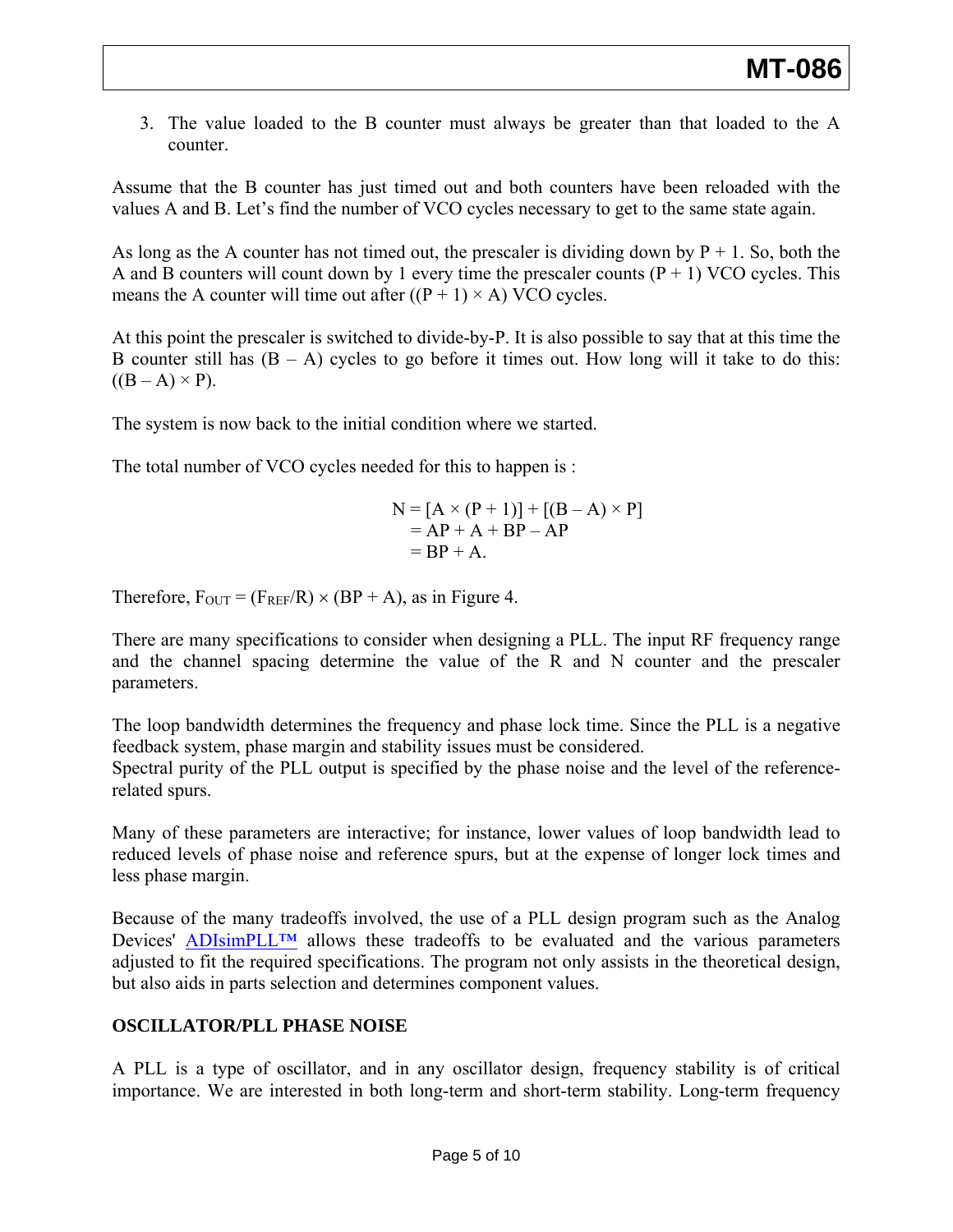stability is concerned with how the output signal varies over a long period of time (hours, days, or months). It is usually specified as the ratio,  $\Delta f/f$  for a given period of time, expressed as a percentage or in dB.

Short-term stability, on the other hand, is concerned with variations that occur over a period of seconds or less. These variations can be random or periodic. A spectrum analyzer can be used to examine the short-term stability of a signal. Figure 5 shows a typical spectrum, with random and discrete frequency components causing a broad skirt and spurious peaks.



*Figure 5: Oscillator Phase Noise and Spurs* 

The discrete spurious components could be caused by known clock frequencies in the signal source, power line interference, and mixer products. The broadening caused by random noise fluctuation is due to phase noise. It can be the result of thermal noise, shot noise, and/or flicker noise in active and passive devices.

The phase noise spectrum of an oscillator shows the noise power in a 1 Hz bandwidth as a function of frequency. Phase noise is defined as the ratio of the noise in a 1 Hz bandwidth at a specified frequency offset, fm, to the oscillator signal amplitude at frequency f<sub>o</sub>.

It is customary to characterize an oscillator in terms of its single-sideband phase noise as shown in Figure 6, where the phase noise in  $dBc/Hz$  is plotted as a function of frequency offset,  $f_m$ , with the frequency axis on a log scale. Note the actual curve is approximated by a number of regions, each having a slope of  $1/f^{\overline{X}}$ , where x = 0 corresponds to the "white" phase noise region (slope = 0  $dB/decade)$ , and  $x = 1$ , corresponds to the "flicker" phase noise region (slope = -20 dB/decade). There are also regions where  $x = 2, 3, 4$ , and these regions occur progressively closer to the carrier frequency.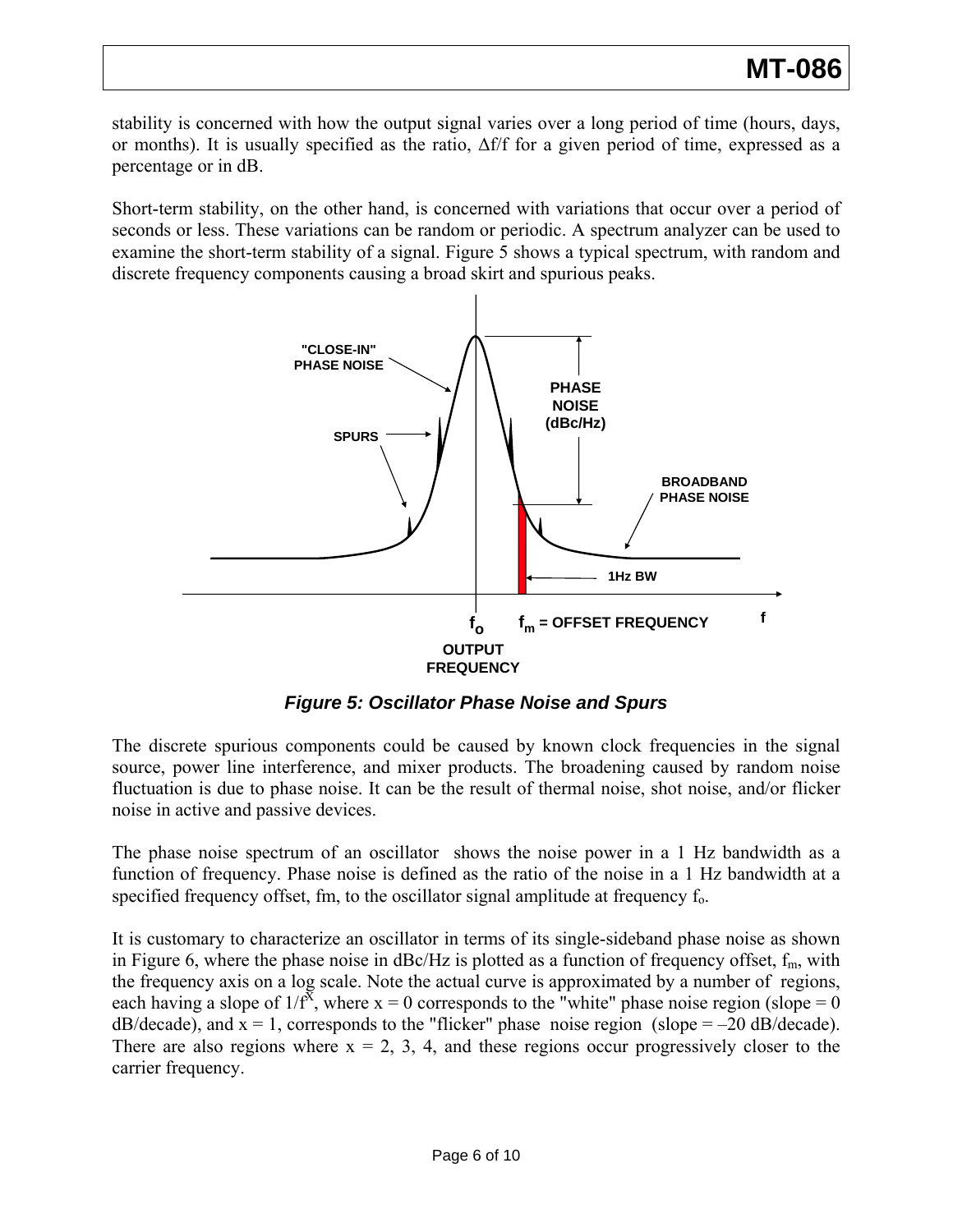

*Figure 6: Phase Noise in dBc/Hz Versus Frequency Offset from Output Frequency* 

Note that the phase noise curve is somewhat analogous to the input voltage noise spectral density of an amplifier. Like amplifier voltage noise, low 1/f corner frequencies are highly desirable in an oscillator.

In some cases, it is useful to convert phase noise into time jitter. This can be done by basically integrating the phase noise plot over the desired frequency range. (See [Tutorial MT-008,](http://www.analog.com/static/imported-files/tutorials/MT-008.pdf)  [Converting Oscillator Phase Noise to Time Jitter\)](http://www.analog.com/static/imported-files/tutorials/MT-008.pdf). The ability to perform this conversion between phase noise and time jitter is especially useful when using the PLL output to drive an ADC sampling clock. Once the time jitter is known, its effect on the overall ADC SNR can be evaluated. The ADIsimPLL<sup>TM</sup> program (to be discussed shortly) performs the conversion between phase noise and time jitter.

#### **FRACTIONAL-N PHASE LOCKED LOOPS**

Fractional-N PLLs have been utilized since the 1970s. As has been discussed, the resolution at the output of an integer-N PLL is limited to steps of the PFD input frequency as shown in Figure 7A, where the PFD input is 0.2 MHz.

Fractional-N allows the resolution at the PLL output to be reduced to small fractions of the PFD frequency as shown in Figure 7B, where the PFD input frequency is 1 MHz. It is possible to generate output frequencies with resolutions of 100s of Hz, while maintaining a high PFD frequency. As a result the N-value is significantly less than for integer-N.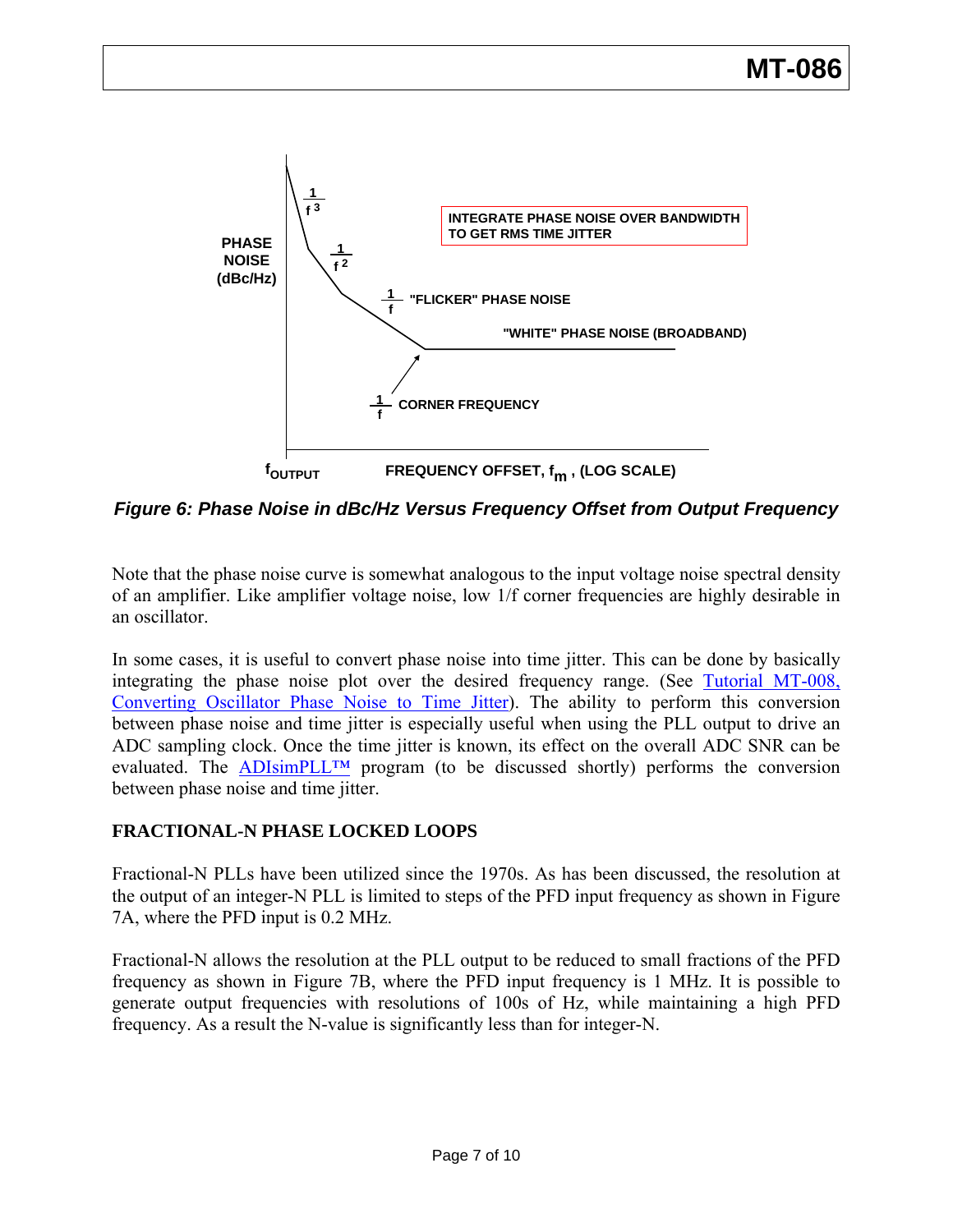

*Figure 7: Integer-N Compared to Fractional-N Synthesizer* 

Since noise at the charge pump is multiplied up to the output at a rate of 20logN, significant improvements in phase noise are possible. For a GSM900 system, the fractional-N [ADF4252](http://www.analog.com/en/rfif-components/pll-synthesizersvcos/adf4252/products/product.html) offers phase noise performance of –103 dBc/Hz, compared with –93 dBc/Hz for the [ADF4106](http://www.analog.com/en/rfif-components/pll-synthesizersvcos/adf4106/products/product.html) integer-N PLL.

Also offering a significant advantage is the lock-time improvement made possible by fractional-N. The PFD frequency set to 20 MHz and loop bandwidth of 150 kHz will allow the synthesizer to jump 30 MHz in less than 30 µs. Current base stations require two PLL blocks to ensure that LOs can meet the timing requirements for transmissions. With the super-fast lock times of fractional-N, future synthesizers will have lock time specs that allow the two "ping-pong" PLLs to be replaced with a single fractional-N PLL block.

The downside of fractional-N PLLs is higher spurious levels. A fractional-N divide by 900.2 (See Figure 7B) consists of the N-divider dividing by 900 80% of the time, and by 901 20% of the time. The average division is correct, but the instantaneous division is incorrect. Because of this, the PFD and charge pump are constantly trying to correct for instantaneous phase errors. The heavy digital activity of the sigma-delta modulator, which provides the averaging function, creates spurious components at the output. The digital noise, combined with inaccuracies in matching the hard-working charge pump, results in spurious levels greater than those allowable by most communications standards. Only recently have fractional-N parts, such as the ADF4252, made the necessary improvements in spurious performance to allow designers to consider their use in traditional integer-N markets.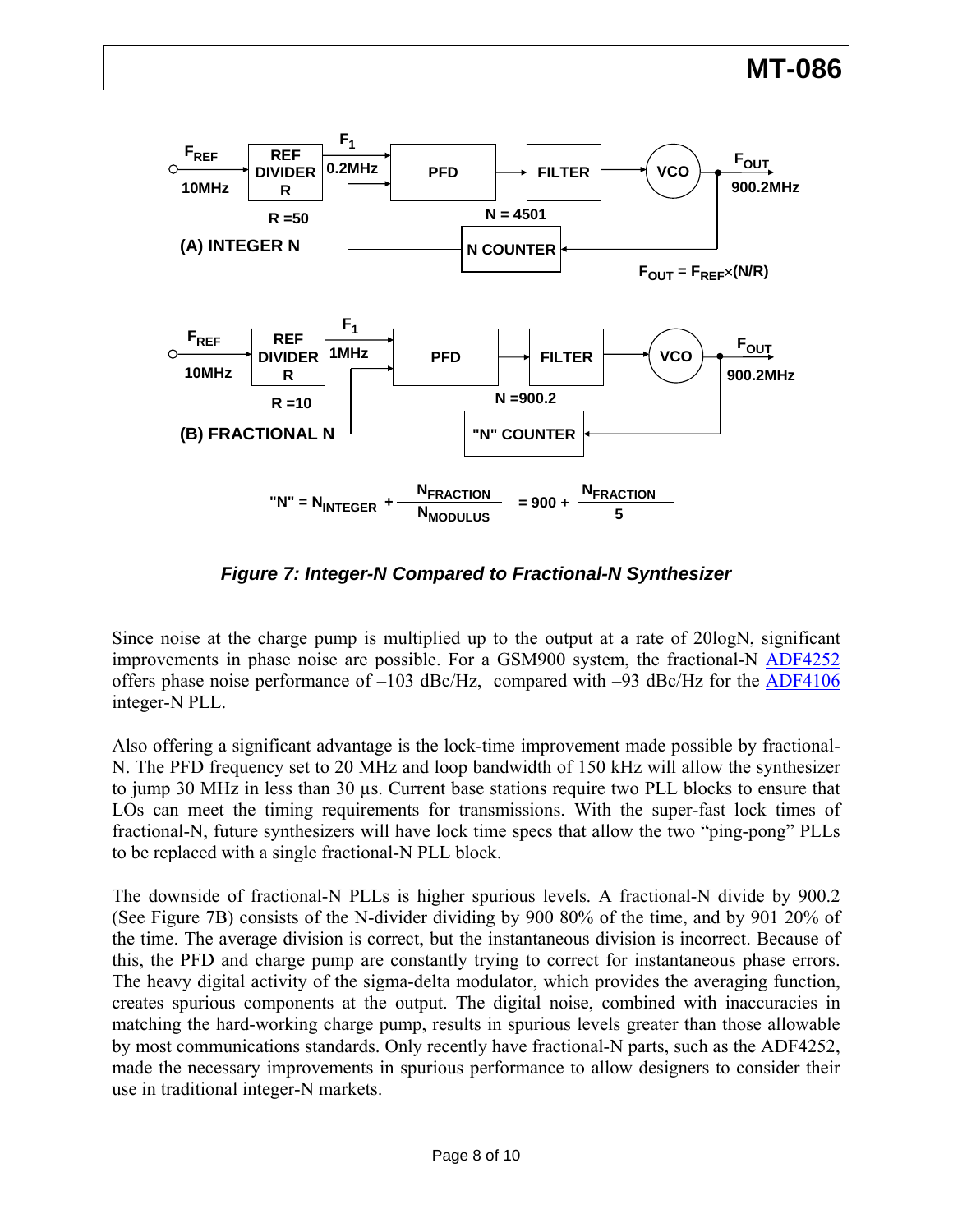#### **SIMPLIFYING PLL DESIGN USING ADIsimPLL™**

The [ADIsimPLL™](http://forms.analog.com/form_pages/rfcomms/adisimpll.asp) software is a complete PLL design package which can be downloaded from the Analog Devices' website. The software has a user-friendly graphical interface, and a complete comprehensive tutorial for first-time users.

Traditionally, PLL Synthesizer design relied on published application notes to assist in the design of the PLL loop filter. It was necessary to build prototype circuits to determine key performance parameters such as lock time, phase noise, and reference spurious levels. Optimization was accomplished by "tweaking" component values on the bench and repeating lengthy measurements.

ADIsimPLL both streamlines and improves the traditional design process. Starting with the "new PLL wizard," a designer constructs a PLL by specifying the frequency requirements of the PLL, selecting an integer-N or fractional-N implementation, and then choosing from a library of PLL chips, library or custom VCO, and a loop filter from a range of topologies. The program designs a loop filter and displays key parameters including phase noise, reference spurs, lock time, lock detect performance, and others.

ADIsimPLL operates with spreadsheet-like simplicity and interactivity. The full range of design parameters such as loop bandwidth, phase margin, VCO sensitivity, and component values can be altered with real-time updates of the simulation results. This allows the user to easily optimize the design for specific requirements. Varying the bandwidth, for example, enables the user to observe the tradeoff between lock time and phase noise in real-time, and with benchmeasurement accuracy.

ADIsimPLL includes accurate models for phase noise, enabling reliable prediction of the synthesizer closed-loop phase noise. Users report excellent correlation between simulation and measurement. If required, the designer can work directly at the component level and observe the effects of varying individual component values.

The basic design process using ADIsimPLL can be summarized as follows:

- 1. Choose reference frequency, output frequency range, and channel spacing
- 2. Select PLL chip from list
- 3. Select VCO
- 4. Select loop filter configuration
- 5. Select loop filter bandwidth and phase margin
- 6. Run simulation
- 7. Evaluate time and frequency domain results
- 8. Optimize

ADIsimPLL works for integer-N or fractional-N PLLs, but does not simulate fractional-N spurs. Phase noise prediction for fractional-N devices assumes the device is operating in the "lowest phase noise" mode.